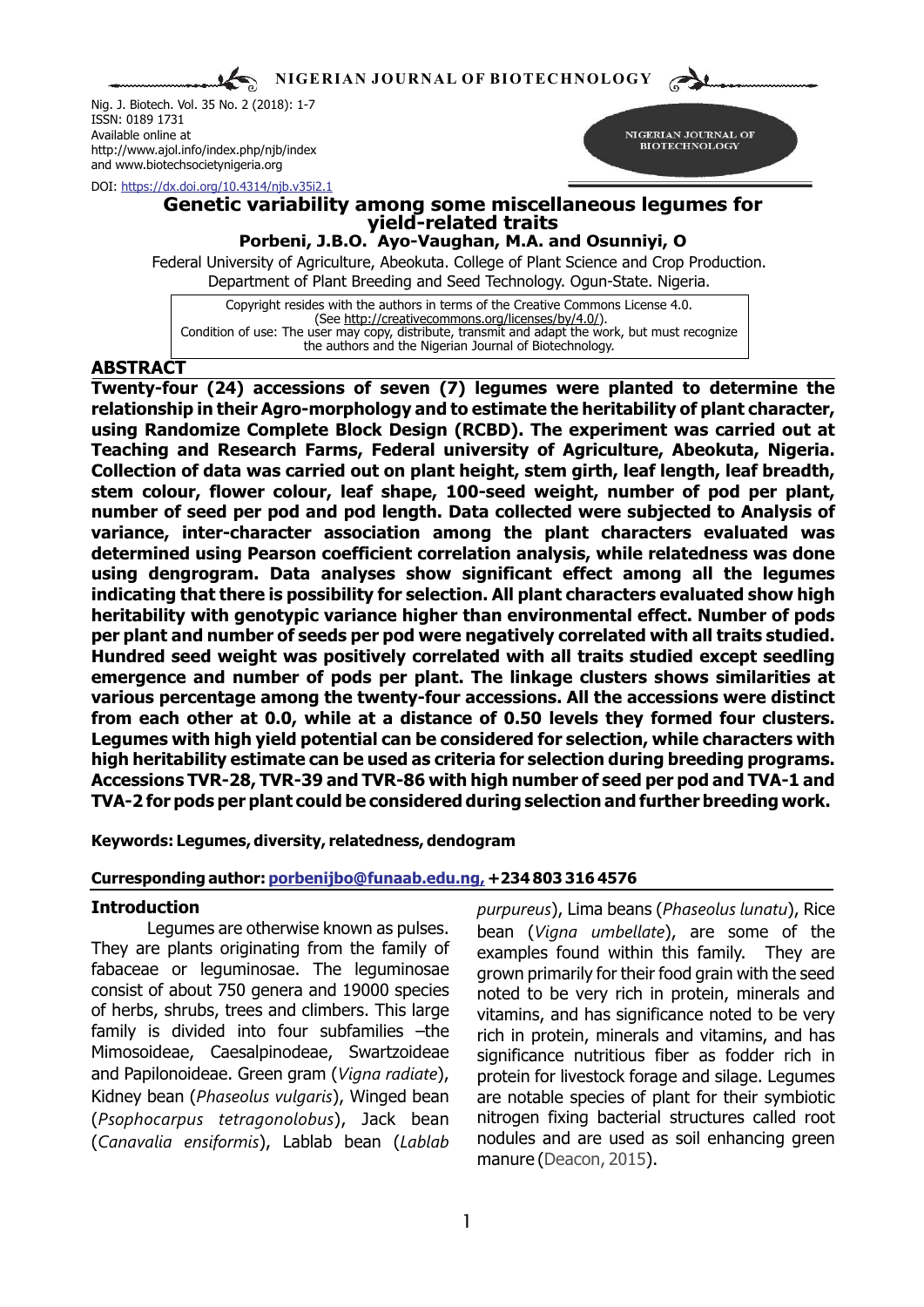# Porbeni et al./ Nig. J. Biotech. 35 (2): 1 - 7 (Dec. 2018)

considered important in contributing to food and twenty-four accessions of seven different kinds nutritional security as well as their utilization on of legumes used for this study are listed in (Table uncultivated marginal land and conserving 1). The experimental design used was the biodiversity (Gautam et al., 2007) Randomized Complete Block Design (RBCD) with Legumes generally are affected by quite a three replicates. The plot was 9m in length and<br>number of serious diseases leading to reduction am in width with spacing of 1m between each number of serious diseases leading to reduction and small midth with spacing of 1m between each<br>The spacing for planting or the production. Part of a replicate the spacing for planting was 50cm in yield and quality during production. Part of replicate. The spacing for planting was 50cm<br>which are seed borne and they include bean a within rows and 60cm between rows with 2 which are seed borne and they include bean within rows and 60cm between rows with 2<br>common mosaic virus (BCMV) and bacterial seeds per hole Fach accession was planted on common mosaic virus (BCMV) and bacterial seeds per hole. Each accession was planted on<br>blights. Soil borne, they include the seedling 24 rows of each replicate to give a total number diseases (caused by Rhizoctonia and Pythium), of 168 stands in per replicate and a total plant Fusarium root or dry rot, white mold, and population of 504. Cultural practices such as charcoal rot or ashy stem blight (Simmonds et weeding and insects pest control were carried al., 1989; Mureithi et al., 2003. Although, the area fortnightly. of cultivation and utilization of this important legume is marginal due to the lack of awareness *Data collected are listed below:* on its nutritional, economic value and its narrow *Quantitative Traits* socio-traditional perceptions among most users which is observed to be the barriers to its large **Seedling emergence:** This was taken 2 weeks scale demand and production. An immediate after planting using the formula; attention for germplasm collection, conservation Seedling emergence=<br>and utilization of these legumes is important to prevent their loss as multipurpose crops<br>
(Bajracharya et al., 2007). Efforts are therefore Total Number of seeds planted (Bajracharya et al., 2007). Efforts are therefore being devoted to conduct more research to<br>extend both technical and practical knowledge<br>about these legumes so that their full potential<br>may be achieved. The reproductive structures,<br>may be achieved. The reproductive struc They be achieved. The reproductive structures,  $\frac{1}{2}$  (cm), Seed yield per pod (g), Seed yield per plot as well as some agro-morphological characters  $\frac{1}{2}$  (g), 100-seed weight (g). Data taken on are some of the re are some of the reliable parameters that could be qualitative traits included; Terminal leaf shape,<br>used in the identification and classification into stem nigmentation. Flower colour Seed colour used in the identification and classification into Stem pigmentation, Flower colour, Seed colour<br>subfamilies which could be useful during crop sand shane (using forage lequines descriptorsubfamilies which could be useful during crop and shape (using forage legumes descriptor-<br>improvement(FAO, 2012). The same result in the same results in the secoring for pigmentation: Total

The objectives of this study were;<br>To determine the yield potentials and  $\tau_{\text{ph}}$  atte The data were subjected to Analysis of other related traits of some miscellaneous<br>Cother related traits of some miscellaneous Variance (ANOVA) using SAS software Package legumes, also to determine morphological (SAS, 2014). Means were separated using<br>variability and level of relativeness among some Dungan Multiple Range Test (DMRT) at variability and level of relativeness among some Duncan Multiple Range Test (DMRT) at

The twenty-four accessions of legumes coefficient analysis. Dendogram was used to<br>used for this study were obtained from determine the relativeness among the legumes International Institute of Tropical Agriculture studied. (IITA), Ibadan. The research was carried out at the Directorate of University Teaching and Research Farm (DUFARMS) Federal University of

Hence, the cultivation of these legumes can be Agriculture, Abeokuta, Ogun State, Nigeria. The 24 rows of each replicate to give a total number weeding and insects pest control were carried

IBPGR, 1984). Scoring for pigmentation: Total pigmentation=3, Partial pigmentation= 2, No

probability level of 5% to determine the significant level of the means, while character **Materials and Methods**<br>The twenty-four accessions of legumes coefficient analysis. Dendogram was used to determine the relativeness among the legumes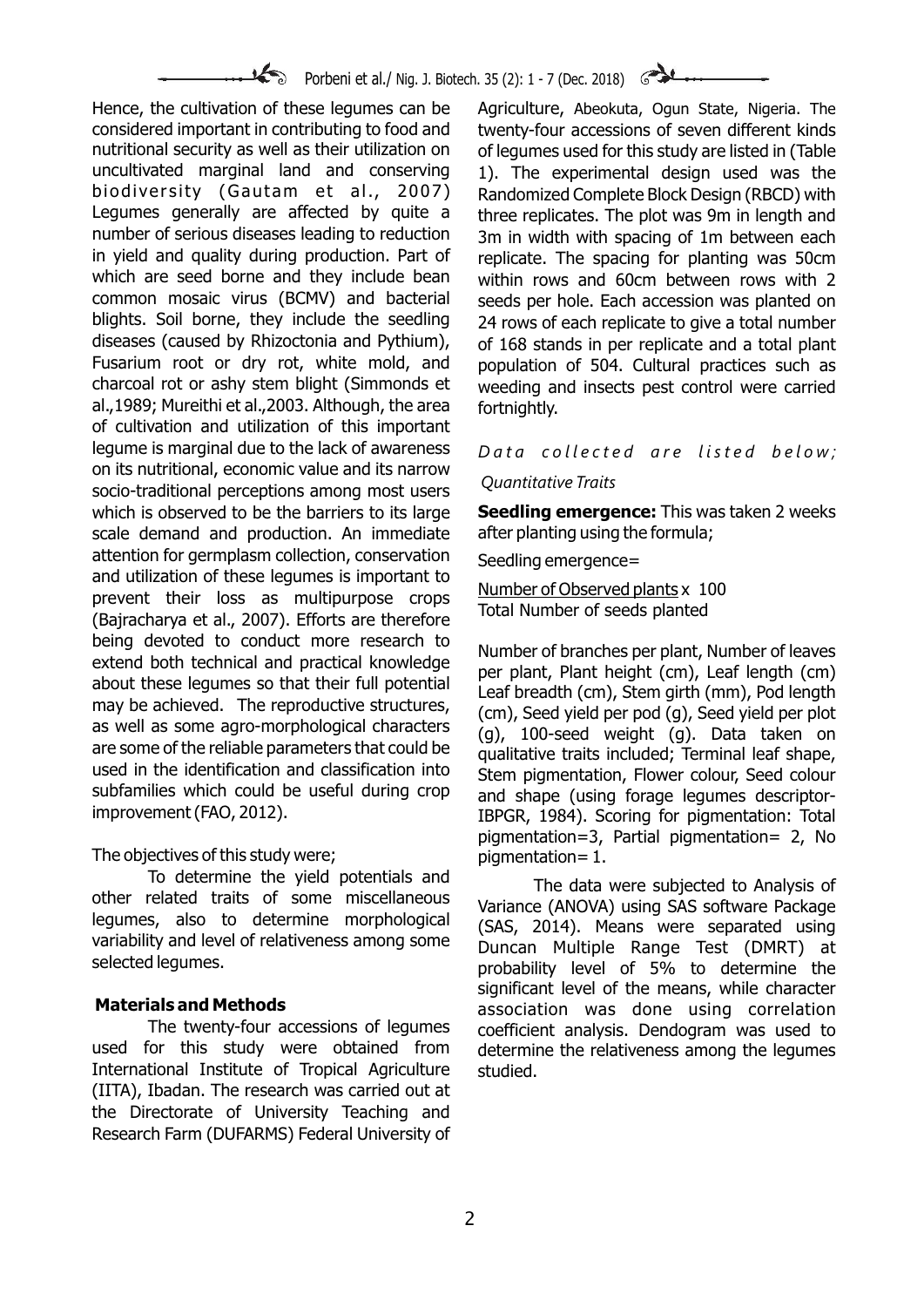

Porbeni et al./ Nig. J. Biotech. 35 (2): 1 - 7 (Dec. 2018)



Table 1: List of Legume accessions used for the study.

| S/N | <b>ACCESSION NAME</b> | <b>CROP NAME</b> | <b>SEED COLOUR</b> | S/N | <b>ACCESSION NAME</b> | <b>CROP NAME</b> | <b>SEED COLOUR</b> |
|-----|-----------------------|------------------|--------------------|-----|-----------------------|------------------|--------------------|
| ı.  | <b>TPV-562</b>        | Kidney bean      | Brown              | 15. | $TT-21$               | Winged bean      | Brown              |
| 2.  | TPV-667               | Kidney bean      | <b>Black</b>       | 16. | <b>TLN-70</b>         | Lablab bean      | <b>Brown</b>       |
| 3.  | TPV-75                | Kidney bean      | <b>White</b>       | 17. | TLN-39                | Lablab bean      | Brown              |
| 4.  | TPV-98                | Kidney bean      | White              | 18. | <b>TLN-30</b>         | Lablab bean      | <b>Brown</b>       |
| 5.  | TPV-101               | Kidney bean      | <b>Brown</b>       | 19. | $TVA-2$               | Rice bean        | Brown              |
| 6.  | TPV-131               | Kidney bean      | White              | 20. | $TVA-1$               | Rice bean        | <b>Brown</b>       |
| 7.  | TPV-126               | Kidney bean      | Pink               | 21. | 2006-007              | Lima bean        | Brown              |
| 8.  | TPV-162               | Kidney bean      | Brown              | 22. | TCE-5                 | Jack bean        | White              |
| 9.  | 16-NC                 | Kidney bean      | <b>Pink</b>        | 23. | $TCE-2$               | Jack bean        | White              |
| 10. | TPV-515               | Kidney bean      | <b>Black</b>       | 24. | $TCF-1$<br>ಿ          | Jack bean        | White              |
| 11. | TVR-39                | Green gram       | Brown              |     |                       |                  |                    |
| 12. | TVR-86                | Green gram       | <b>Brown</b>       |     | ×.                    |                  |                    |
| 13. | TPT-28                | Green gram       | Green              |     |                       |                  |                    |
| 14. | $TT-22$               | Winged bean      | Brown              |     |                       |                  |                    |

**SOURCE:** International Institute of Tropical Agriculture (IITA).



Plate 1: Variation in colour and seed size of some of the legumes studied.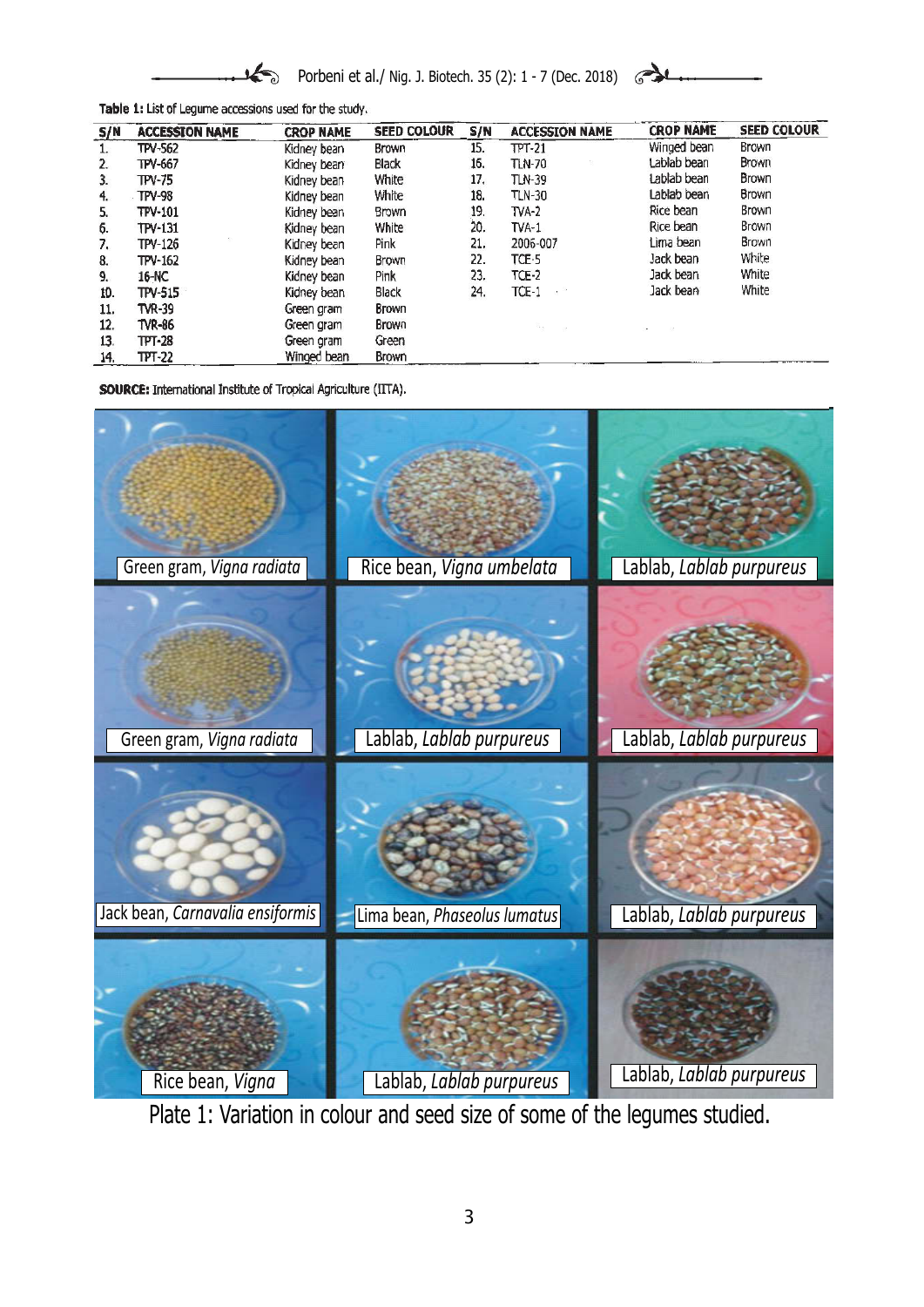



Plate 2: Flower colour and morphology of [**A**] rice bean (Vigna umbelata) and [B] Lablab bean (Lablab purpureus).





Plate 3: Flower colour and morphology of [**C**] lima bean (Phaseolus lunatus) and [**D**] Jack bean (Canavalia ensiformis).

the parameters studied shows that number of weight respectively.<br>pods per plant and number of seeds per pod

Estimate of variances among 24 four single cluster indicating that the accessions<br>accessions of miscellaneous legumes for bad at least one peighbour. At a distance of 0.58 accessions of miscellaneous legumes for had at least one neighbour. At a distance of 0.58<br>At phenotypic, genotypic and environmental level of similarity 21 out of the accessions had phenotypic, genotypic and environmental level of similarity 21 out of the accessions had<br>variance and heritability estimate of the plant formed a single cluster but at a distance of 0.60 variance and heritability estimate of the plant formed a single cluster, but at a distance of 0.60<br>characters studied (Table 4) revealed that, accession TPT-21, TPV-75, TCE-1, were characters studied (Table 4) revealed that,  $\alpha$  accession TPT-21, TPV-75, TCE-1 were seedling emergence had the highest mean value distinguished from the rest of the population

**Results Results Results of 83.73%** while stem girth at week two had the The mean squares value for plant<br>characters evaluated among twenty-four<br>accessions of miscellaneous legumes is<br>presented on Table 2. Analysis of variance among twenty to 0.15 for stem girth at week four while<br>presented on The inter-character association among  $270.19$  for Plant height at 4 weeks to 100 seed

were negatively correlated with most of the traits<br>studied. Hundred seed weight was however,<br>positively correlated with all traits studied except<br>seedling emergence (r= -0.20), stem girth at<br>4wks (r= -0.70\*) and number of distinguished from the rest of the population.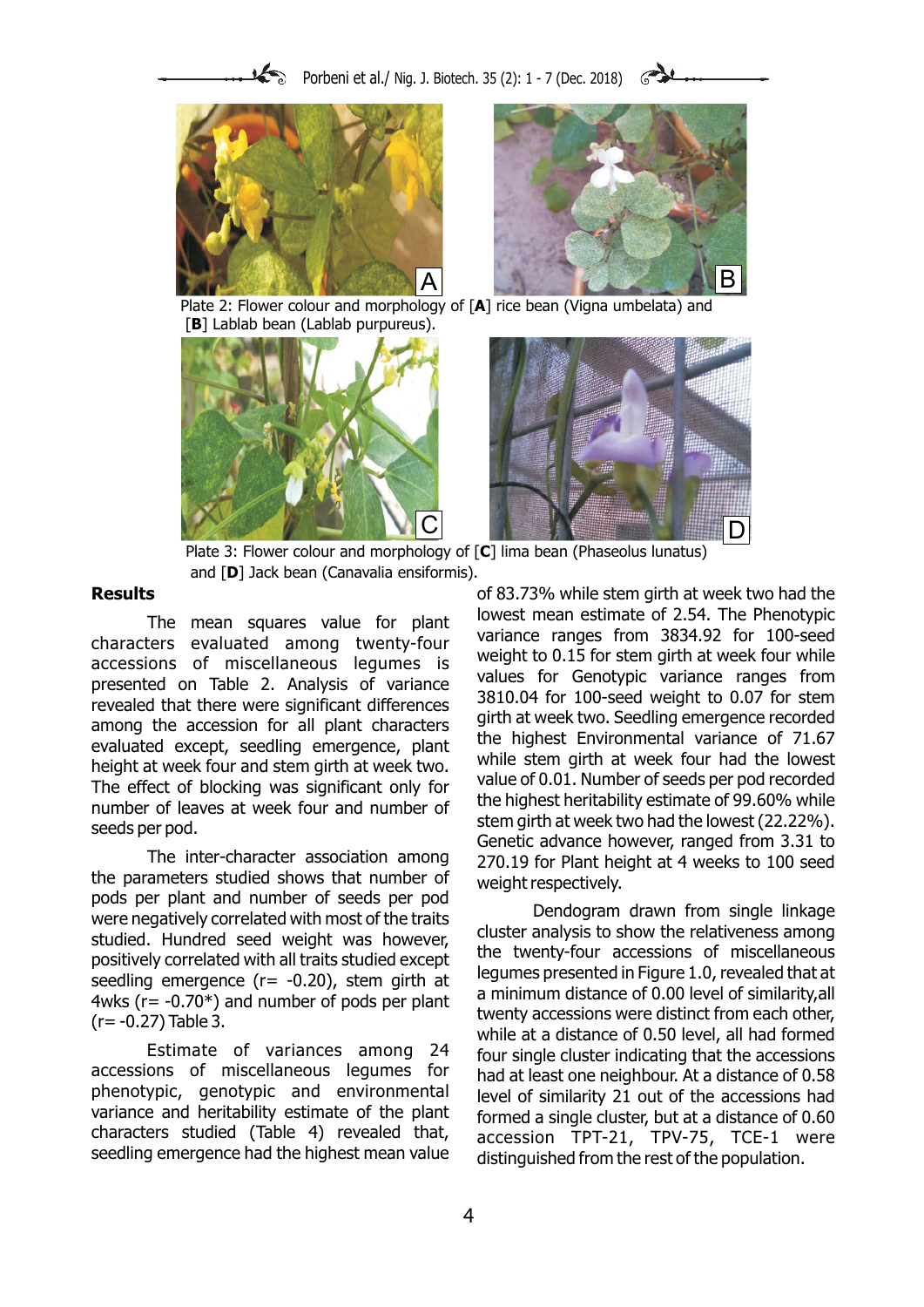$\rightarrow$ 

**Table 2:** Analysis of variance for twenty-four (24) accessions of some miscellaneous legumes

| Df              | Seedling  | Leave    | Leave    | Leave   | Leave   | No. of  | No. of  | Plant   | Plant   | Stem   | Stem     | No. of     | Pod      | No, of   | 100-seed   |
|-----------------|-----------|----------|----------|---------|---------|---------|---------|---------|---------|--------|----------|------------|----------|----------|------------|
|                 | Emergence | breadth@ | breadth@ | length@ | length@ | leaves@ | leaves@ | height@ | height@ | girth@ | qirth@   | pods/plant | length   | seeds/   | weight (g) |
|                 | $\%$      | 2wks     | 4wks     | 2wks    | 4wks    | 2wks    | 4wks    | 2wks    | 4wks    | 2wks   | 4wks     |            | (cm)     | pod      |            |
|                 |           | (cm)     | (cm)     | (cm)    | (cm)    |         |         | (cm)    | (cm)    | (mm)   | (mm)     |            |          |          |            |
|                 | 127.91    | 0.07     | 0.66     | 0.20    | 0.03    | 0.18    | $3.80*$ | 0.24    | 1.77    | 0.90   | 0.06     | 1.40       | 2.85     | $7.53*$  | 141.20     |
| 1 <sup>23</sup> | 294.46    | 8.36**   | 4.23 **  | 10.15** | 5.72**  | 5.93**  | 55.83** | 12.14** | 2.79    | 0.90   | $0.46**$ | 68.85**    | 105.96** | 536.47** | 11504.77** |
| 46              | 215.01    | 0.22     | 0.28     | 0.32    | 0.16    | 0.35    | 0.74    | 0.42    | 1.81    | 0.70   | 0.02     | 1.73       | 2.04     | 2.17     | 74.64      |

\*\*-Significance at 1% level of probasightyficant at 5% level of proba  $@ = 5t$ , wks= Weeks.

Table 3: Inter-character association for some agronomic traits among twenty-four (24) accessions of some miscellaneous legumes

| Characters                  | Leave<br>breadth@<br>2wks<br>(cm) | Leave<br>breadth@<br>4wks<br>(cm) | Leave<br>length@<br>2wks<br>(cm) | Leave<br>length@<br><b>4wks</b><br>(cm) | No. of<br>leaves@<br>2wks | No, of<br>leaves@<br>4wks | Plant<br>height@<br>2wks<br>(cm) | Plant<br>he ght@<br><b>4wks</b><br>(m) | <b>Stem</b><br>girth@<br>2wks<br>(mm) | <b>Stem</b><br>girth@<br>4w <sub>5</sub><br>(mm) | No. of<br>pods/plant | Pod<br>length<br>(m) | No. of<br>seeds/pod |
|-----------------------------|-----------------------------------|-----------------------------------|----------------------------------|-----------------------------------------|---------------------------|---------------------------|----------------------------------|----------------------------------------|---------------------------------------|--------------------------------------------------|----------------------|----------------------|---------------------|
| Seedling emergence (%)      | 0.07                              | 0.22                              | $-0.02$                          | 0.02                                    | $-0.02$                   | 0.01                      | $-0.22$                          | $-0.17$                                | $-0.03$                               | $-0.16$                                          | 0.17                 | $-0.18$              | $-0.05$             |
| Leave breadth @2wks<br>(m)  |                                   | $0.89**$                          | $0.78**$                         | $0.57**$                                | $0.86***$                 | $0.56**$                  | 0.11                             | 0.02                                   | 0.17                                  | $0.67**$                                         | $-0.46***$           | 0.13                 | $-0.52**$           |
| Leave breadth @4wks<br>(cm) |                                   |                                   | $0.64**$                         | $0.53**$                                | $0.74**$                  | $0.47**$                  | $-0.08$                          | $-0.02$                                | $-0.05$                               | $0.50**$                                         | $-0.32$              | $-0.03$              | $-0.45**$           |
| Leave length @2wks (cm)     |                                   |                                   |                                  | $0.91**$                                | $0.65**$                  | $0.87**$                  | $0.59**$                         | 0.34                                   | 0.17                                  | $0.55**$                                         | $-0.38*$             | $0.43*$              | $-0.80**$           |
| Leave length @4wks (cm)     |                                   |                                   |                                  |                                         | $0.43*$                   | $0.91**$                  | $0.70**$                         | $0.41*$                                | 0.05                                  | $0.37*$                                          | $-0.26$              | $0.51**$             | $-0.86**$           |
| No. of leaves @2wks         |                                   |                                   |                                  |                                         |                           | $0.52**$                  | $-0.01$                          | $-0.02$                                | 0.18                                  | $0.56**$                                         | $-0.22$              | $-0.16$              | $-0.54**$           |
| No. of leaves @4wks         |                                   |                                   |                                  |                                         |                           |                           | $0.60**$                         | 0.32                                   | 0.13                                  | $0.35*$                                          | $-0.17$              | $0.38*$              | $-0.92**$           |
| Plant height @2wks (cm)     |                                   |                                   |                                  |                                         |                           |                           |                                  | $0.50**$                               | 0.25                                  | 0.30                                             |                      |                      |                     |
| Plant height @4wks (cm)     |                                   |                                   |                                  |                                         |                           |                           |                                  |                                        |                                       |                                                  | $-0.25$              | $0.69**$             | $-0.51**$           |
| Stem girth @2wks (mm)       |                                   |                                   |                                  |                                         |                           |                           |                                  |                                        | 0.34                                  | 0.22                                             | $-0.21$              | $0.38*$              | $-0.30$             |
| Stem girth @4wks (mm)       |                                   |                                   |                                  |                                         |                           |                           |                                  |                                        |                                       | $0.41*$                                          | $-0.26$              | 0.13                 | $-0.06$             |
| No. of pods/plant           |                                   |                                   |                                  |                                         |                           |                           |                                  |                                        |                                       |                                                  | $-0.78**$            | $0.45**$             | $-0.17$             |
|                             |                                   |                                   |                                  |                                         |                           |                           |                                  |                                        |                                       |                                                  |                      | $-0.68**$            | $-0.10$             |
| Pod length (cm)             |                                   |                                   |                                  |                                         |                           |                           |                                  |                                        |                                       |                                                  |                      |                      | $-0.12$             |
| No. of seeds/pod            |                                   |                                   |                                  |                                         |                           |                           |                                  |                                        |                                       |                                                  |                      |                      |                     |

\*\*-Significance at 1% level of probability, \*-significant at 5% level of probability, @= at, wks= Weeks.

and the control

| Table 4: Estimate of variances and heritability for growth parameter among twenty-four (24) accessions of some miscellaneous lequmes |  |  |  |
|--------------------------------------------------------------------------------------------------------------------------------------|--|--|--|
|--------------------------------------------------------------------------------------------------------------------------------------|--|--|--|

| Characters                                                                                                   | Mean  | Phenotypic<br>variance | Genotypic<br>Variance | Envr.<br>Variance | PCV    | GCV    | Heritabil <sub>ty</sub><br>$(\%)$ | Genetic<br>Advance |
|--------------------------------------------------------------------------------------------------------------|-------|------------------------|-----------------------|-------------------|--------|--------|-----------------------------------|--------------------|
| Seedling emergence %                                                                                         | 83.73 | 98.15                  | 26.48                 | 71.67             | 11.83  | 6.15   | 26.98                             | 6.58               |
| Leave breadth@2wks(cm)                                                                                       | 6.03  | 2.79                   | 2.71                  | 0.07              | 27.71  | 27.34  | 97.37                             | 55.57              |
| Leave breadth@4wks(cm)                                                                                       | 6.49  | 1.41                   | 1.32                  | 0.09              | 18.30  | 17.68  | 93.38                             | 35.20              |
| Leave length@2wks(cm)                                                                                        | 8.57  | 3.38                   | 3.28                  | 0.11              | 21.46  | 21.12  | 96.85                             | 42.81              |
| Leave length@4wks(cm)                                                                                        | 9.00  | 1.91                   | 1.85                  | 0.05              | 15.35  | 15.13  | 97.20                             | 30.73              |
| No. of leaves@2wks                                                                                           | 6.43  | 1.98                   | 1.86                  | 0.12              | 21.87  | 21.21  | 94.10                             | 42.39              |
| No. of leaves@4wks                                                                                           | 12.64 | 18.61                  | 18.36                 | 0.25              | 34.12  | 33.89  | 98.67                             | 69.36              |
| Plant height@2wks(cm)                                                                                        | 14.79 | 4.05                   | 3.91                  | 0.14              | 13.60  | 13.36  | 96.54                             | 27.05              |
| Plant height@4wks(cm)                                                                                        | 21.11 | 0.93                   | 0.33                  | 0.60              | 4.57   | 2.71   | 35.13                             | 3.31               |
| Stem girth@2wks(mm)                                                                                          | 2.54  | 0.30                   | 0.07                  | 0.23              | 21.54  | 10.15  | 22.22                             | 9.86               |
| Stem girth@4wks(mm)                                                                                          | 3.02  | 0.15                   | 0.15                  | 0.01              | 12.97  | 12.69  | 95.65                             | 25.56              |
| No. of pods/plant                                                                                            | 7,98  | 22.95                  | 22.37                 | 0.58              | 60.00  | 59.24  | 97.49                             | 120.49             |
| Pod length (cm)                                                                                              | 10.62 | 35.32                  | 34.64                 | 0.68              | 55.97  | 55.43  | 98.07                             | 113.08             |
| No. of seeds/pod                                                                                             | 13.96 | 178.82                 | 178.10                | 0.72              | 95.80  | 95.60  | 99.60                             | 196.54             |
| 100-seed weight (g)<br><b>COMMA</b><br>A REPORT TO THE RESIDENCE OF PERSONAL PROPERTY CONTROL FOR A 24 YO F. | 46.91 | 3834.92                | 3810.04               | 24.88             | 132.02 | 131.59 | 99.35                             | 270.19             |

@= at, wks= Weeks, PCV= Phenotypic coefficients of variation, GCV= Genotypic coefficients of variation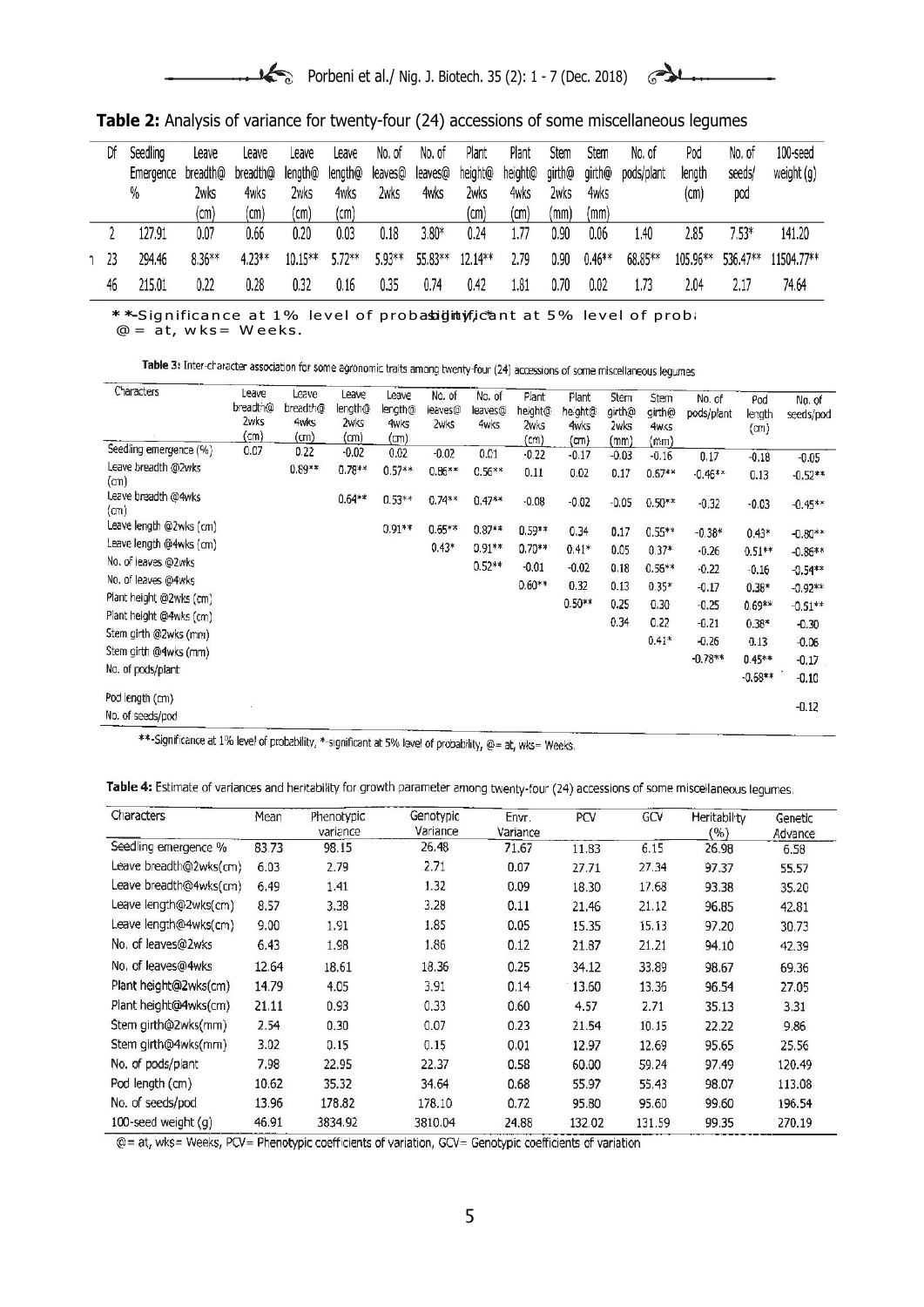

**Figure 1.0: Dendogram resulting from single linkage cluster analysis of the twenty-four (24) accessions of miscellaneous legumes.**

beection based on seed weight nowever, had<br>been reported to be more reliable and effective yield related traits, suggesting that an increase in<br>for yield related trait in soybean, due to its strong the number of pods per p for yield related trait in soybean, due to its strong the number of pods per plant will lead to an<br>The qenetic association with seed yield (Adebisi, the prease in seed vield. This implies that these 1994). Contrary to earlier reports, number of characters can be improved simultaneously as a seeds per pod was negatively correlated was all selection criterion to enhance the performance the traits studied, this could however be due to of various legumes in plant population. The the differences in genetic constitutent of the heritability estimated observed for all the the differences in genetic constitutent of the heritability estimated observed for all the<br>various accessions studied. Characterization characters evaluated indicated that seedling various accessions studied. Characterization characters evaluated indicated that seedling<br>hased on morphological traits also revealed that emergence and stem girth at week two have low based on morphological traits also revealed that comergence and stem girth at week two have low<br>phonotypic variation, was ovident among the cheritability and were influenced by the phenotypic variation was evident among the<br>twenty four accessions. All the quantitative<br>characters had relative importance to the<br>determining of their variation, the high variability<br>among these legume accessions is based among these legume accessions is based on a genetic factors. Exploring and improving these<br>phenotypic characters as reported by (Aremu et al., 2007; Adewale et al., 2010).

Assessment of the qualitative traits

**Discussion** showed wide variability for flower colour, seed The large variation observed among the<br>
tolour and seed size and structure. Hence,<br>
twenty four miscellanous legumes studied for<br>
both morphological and agronomic traits<br>
summative of both the genotypic variance and<br>
sugge

increase in seed yield. This implies that these various legumes is therefore possible.